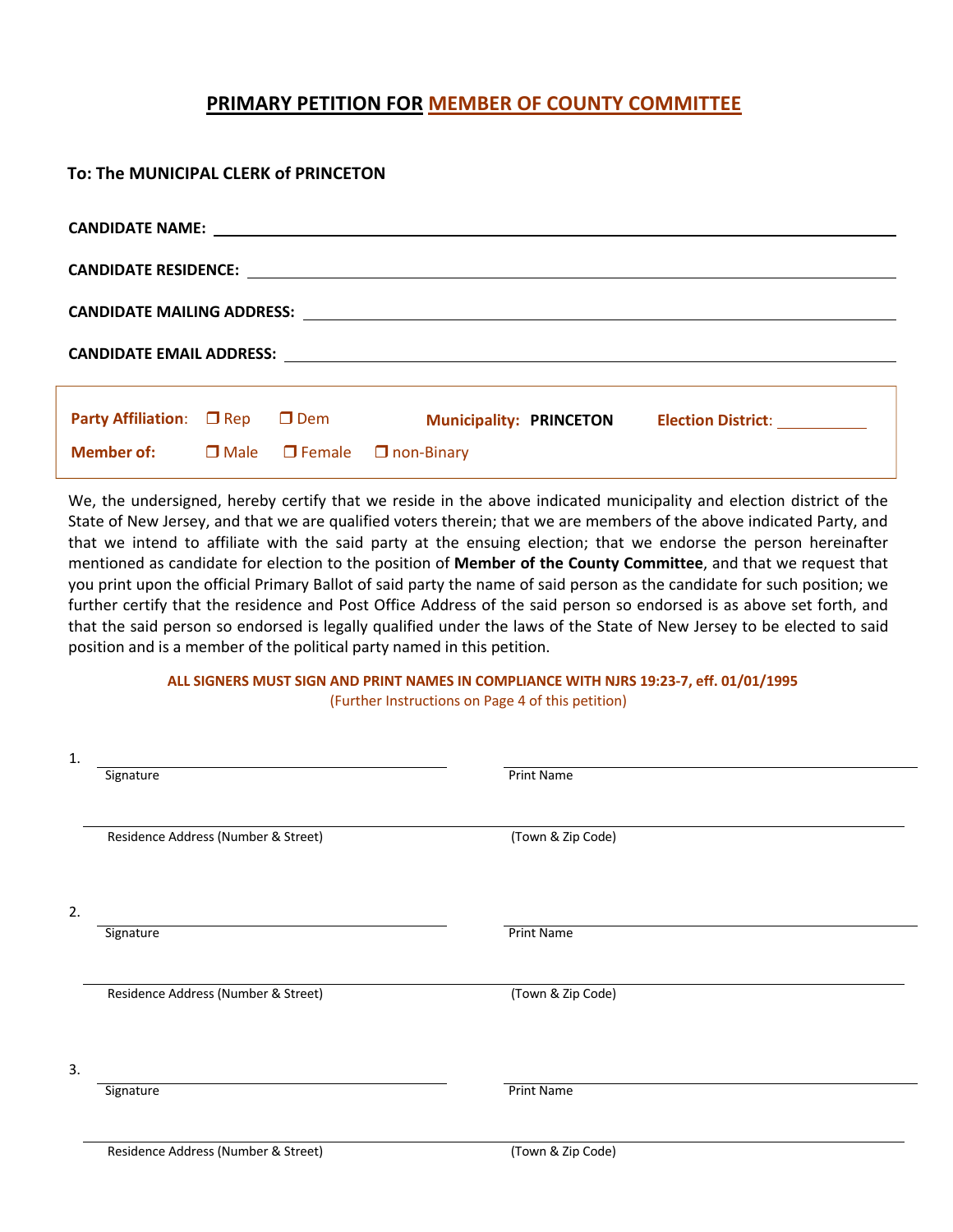4.

|     | Signature                           | <b>Print Name</b> |
|-----|-------------------------------------|-------------------|
|     | Residence Address (Number & Street) | (Town & Zip Code) |
|     |                                     |                   |
| 5.  |                                     |                   |
|     | Signature                           | <b>Print Name</b> |
|     | Residence Address (Number & Street) | (Town & Zip Code) |
| 6.  | Signature                           | <b>Print Name</b> |
|     | Residence Address (Number & Street) | (Town & Zip Code) |
| 7.  |                                     |                   |
|     | Signature                           | <b>Print Name</b> |
|     | Residence Address (Number & Street) | (Town & Zip Code) |
| 8.  |                                     |                   |
|     | Signature                           | <b>Print Name</b> |
|     | Residence Address (Number & Street) | (Town & Zip Code) |
| 9.  |                                     |                   |
|     | Signature                           | <b>Print Name</b> |
|     | Residence Address (Number & Street) | (Town & Zip Code) |
| 10. | Signature                           | <b>Print Name</b> |
|     | Residence Address (Number & Street) | (Town & Zip Code) |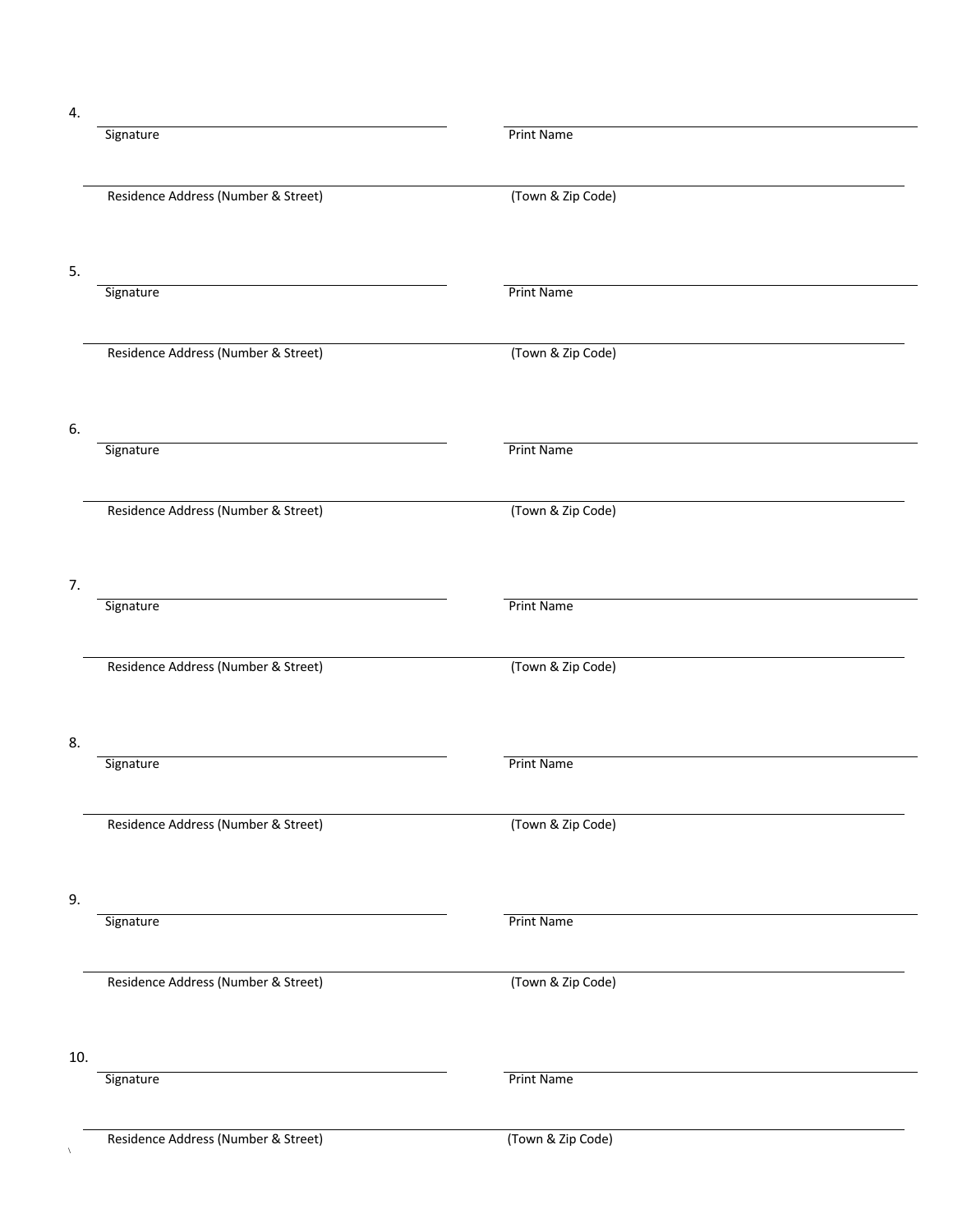#### **PETITIONER AFFIDAVIT**

| <b>STATE OF NEW JERSEY:</b>            |     |  |  |
|----------------------------------------|-----|--|--|
|                                        | SS. |  |  |
| <b>COUNTY OF MERCER:</b>               |     |  |  |
| Subscribed and sworn to before me this |     |  |  |
| day of $\_\_$                          | 20  |  |  |
|                                        |     |  |  |
|                                        |     |  |  |

The undersigned, being duly sworn upon oath, saith that they are one of the signers of the foregoing petition; that the petition is signed by each of the signers thereto in their own proper handwriting; that each of said signers is to the best knowledge and belief of deponent a legal voter of the municipality and election district as stated in said petition, and belongs to the political party named in said petition, and that such petition is prepared and filed in absolute good faith for the sole purpose of endorsing the person therein named in order to secure their election to the position of **Member of County Committee** as stated in said petition.

(Notary or Attorney taking Oath) (Signature of Petitioner)

## **CANDIDATE CERTIFICATE OF ACCEPTANCE**

I, the undersigned, hereby certify that I am qualified for the position of **Member of County Committee** mentioned in the foregoing petition, that I am a member of the political party named in the foregoing petition, and that I consent to stand at the ensuing Primary Election as candidate for the election and that if elected I agree to accept the position; and I do further certify that I am a resident of and a legal voter in the Municipality and Election District hereinbefore mentioned.

(Signature of Candidate)

#### **REQUEST FOR DESIGNATION SLOGAN ON THE BALLOT**  (OPTIONAL)

The candidate endorsed for the office mentioned in this petition, does hereby request that there be printed opposite their name on the said Primary ticket the following designation:

> \_\_\_\_\_\_\_\_\_\_\_\_\_\_\_\_\_\_\_\_\_\_\_\_\_\_\_\_\_\_\_\_\_\_\_\_\_\_\_\_\_\_\_\_\_\_\_\_\_\_\_\_\_\_\_\_\_\_\_\_\_\_\_\_\_\_\_\_\_\_\_\_\_\_\_ (Must Not Exceed Six Words)